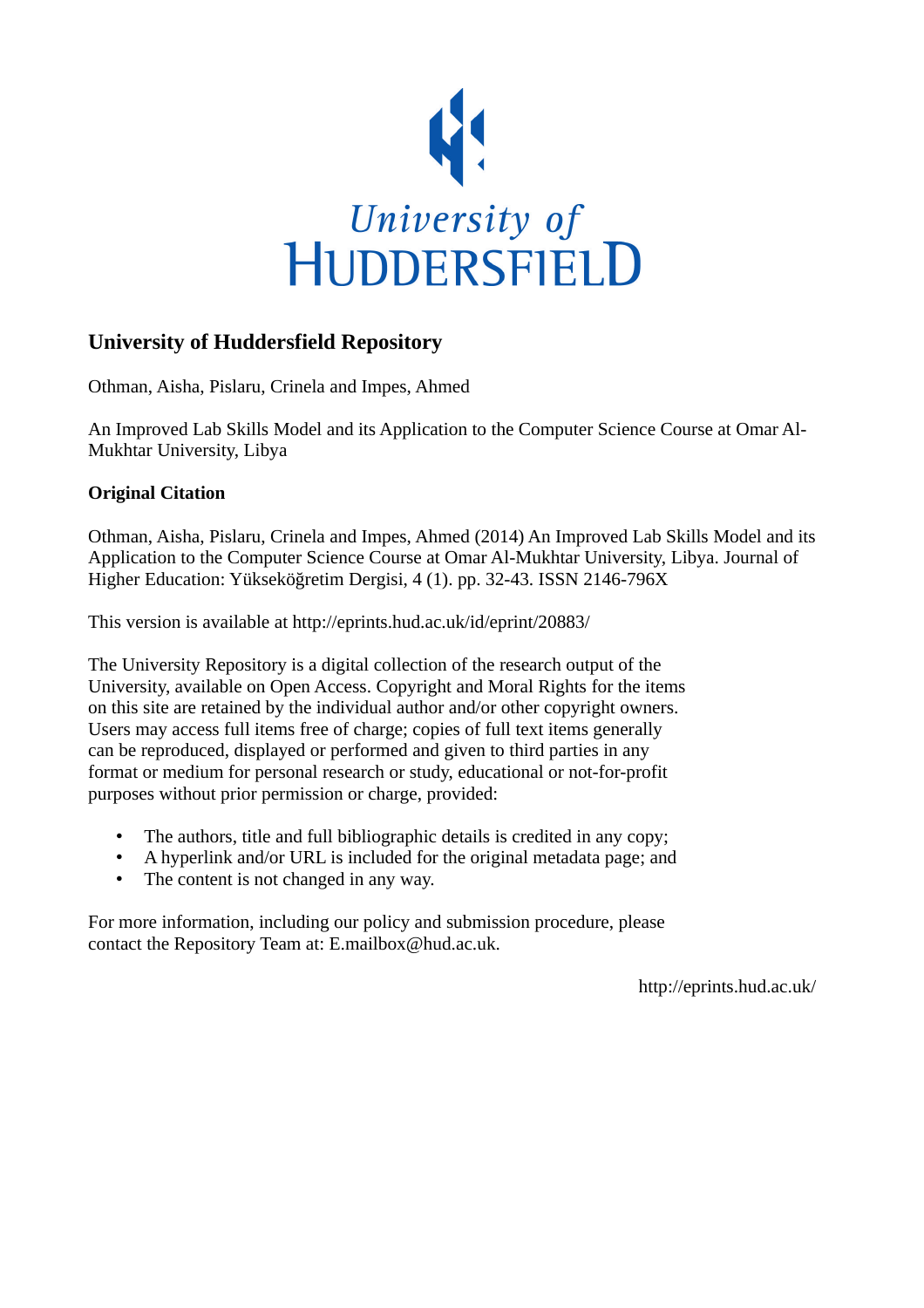**www.yuksekogretim.org**



# **An Improved Lab Skills Model and its Application to the Computer Science Course at Omar Al-Mukhtar University, Libya**

Gelismis laboratuvar becerileri modeli ve Libya Omar Al-Mukhtar Üniversitesi'nde **bilgisayar bilimleri dersine uygulanışı** 

Aisha Othman, Crinela Pislaru, Ahmed Impes

School of Computing & Engineering, University of Huddersfield, Huddersfield, UK

Bu makale, Libya'daki Omar Al-Mukhtar Üniversitesi, Fen Fakültesi bünyesinde yer alan Bilgisayar Bölümü'nde okul temelli öğrenim (OTÖ) ve laboratuvar temelli öğrenim (LTÖ) arasındaki beceri mevcut beceri boşluğuna yönelik tespitleri sunmaktadır. Yazarlar, öğretim görevlileri, laboratuvar görevlileri ve öğrenciler tarafından doldurulan bir anket geliştirmişlerdir. Amaç, OTÖ faaliyetleri esnasındaki öğrenci becerileri ile LTÖ oturumlarında ihtiyaç duyulanlar arasındaki boşluğa yönelik paydaş algılarını keşfetmekti. Anket, bilişsel, psikomotor ve duygusal olmak üzere üç öğrenim alanına ilişkin becerilere odaklanmıştır. Bulgular, iki önemli IT becerisi ve grup çalışma becerisi boşluğu bulunduğunu ve geri kalanlarında materyal eksikliği, alıştırmaları yapmak için gerekli teorik konuları anlama eksikliği, IT alanına sınırlı erişim, geliştirme aşamalarında eksiklik, zayıf müfredat incelemesi ve uygulamalı görevlerle teorik içerik arasında sınırlı bağlantılar bulunduğunu göstermektedir. Yanıtların kantitatif ve kalitatif analiziyle elde edilen sonuçlar, laboratuvar oturumları için gerekli uygulamalı ve sosyal becerilerden oluşan bir LTÖ beceri modeli geliştirmekte kullanılmıştır. Önerilen bu mødel, öğrencinin öğrenim ve tatmin kalitesini artıracak yardımcı öğretim ve öğrenim faaliyetlerini ve materyallerini tasarlamakta ve geliştirmekte kullanılacaktır.

Anahtar sözcükler: Okul temelli öğrenim (STÖ), laboratuvar temelli öğrenim (LTÖ), e-öğrenim, Bloom taksonomisi, bilişsel alan, psikomotor alan, duygusal alan, sosyal beceriler.

#### **Özet Abstract**

This paper provides an identification of the existing skills gap between school-based learning (SBL) and laboratory-based learning (LBL) in the Computing Department within the Faculty of Science at Omar Al-Mukhtar University in Libya. The authors developed a questionnaire which was completed by lecturers, laboratory demonstrators and students. The aim was to discover these stakeholders' perceptions about the gap between the students' skills during SBL activities and those required by LBL sessions. The questions referred to skills related to three learning domains: cognitive, psychomotor and affective. The findings show there are two most significant IT skills gap and group work skills, and others are lack of materials, lack of understanding of theoretical issues necessary to perform exercises, limited access to IT, a lack of development processes, poor curriculum review and limited links between practical tasks and theoretical content. The results of quantitative and qualitative analysis of the responses were used to develop an LBL skills model comprising the hard and soft skills required for lab sessions. This proposed model will be used to design and develop supplementary teaching and learning activities and materials which will increase the quality of student learning and satisfaction.

**Keywords:** School-based learning (SBL), lab-based learning (LBL), e-learning, Bloom's taxonomy, cognitive domain, psychomotor domain, affective domain, soft skills.

I n the early 1990s, Omar Al-Mukhtar University established its Department of Computer Learning to provide BSc degrees in Software Engineering and Computer

Science. The course material has traditionally been delivered through lectures (also known as school-based learning, or SBL) and subsequently reinforced in lab sessions (laboratory-based

#### **iletisim / Correspondence:**

Aisha Othman University of Huddersfield, School of Computing & Engineering, Huddersfield HD1 3DH, UK e-mail: u1050030@hud.ac.uk

Yükseköğretim Dergisi 2014; Çevrimiçi (Online) Erken Baskı. © 2014 Deomed Geliş tarihi / Received: Ekim / October 7, 2013; Kabul tarihi / Accepted: Mart / March 25, 2014; Çevrimiçi yayın tarihi / Published online: Nisan / April 21, 2014

Bu çevrimiçi makalenin atıf künyesi / Please cite this online article as: Othman, A., Pislaru, C., Impes, A (2014). An improved lab skills model and its application to the computer science course at Omar Al-Mukhtar University, Libya. *Yüksekö¤retim Dergisi*, doi:10.2399/yod.14.004



Çevrimiçi eriflim / Online available at: www.yuksekogretim.org • doi:10.2399/yod.14.004 • Karekod / QR code:

deo**med**.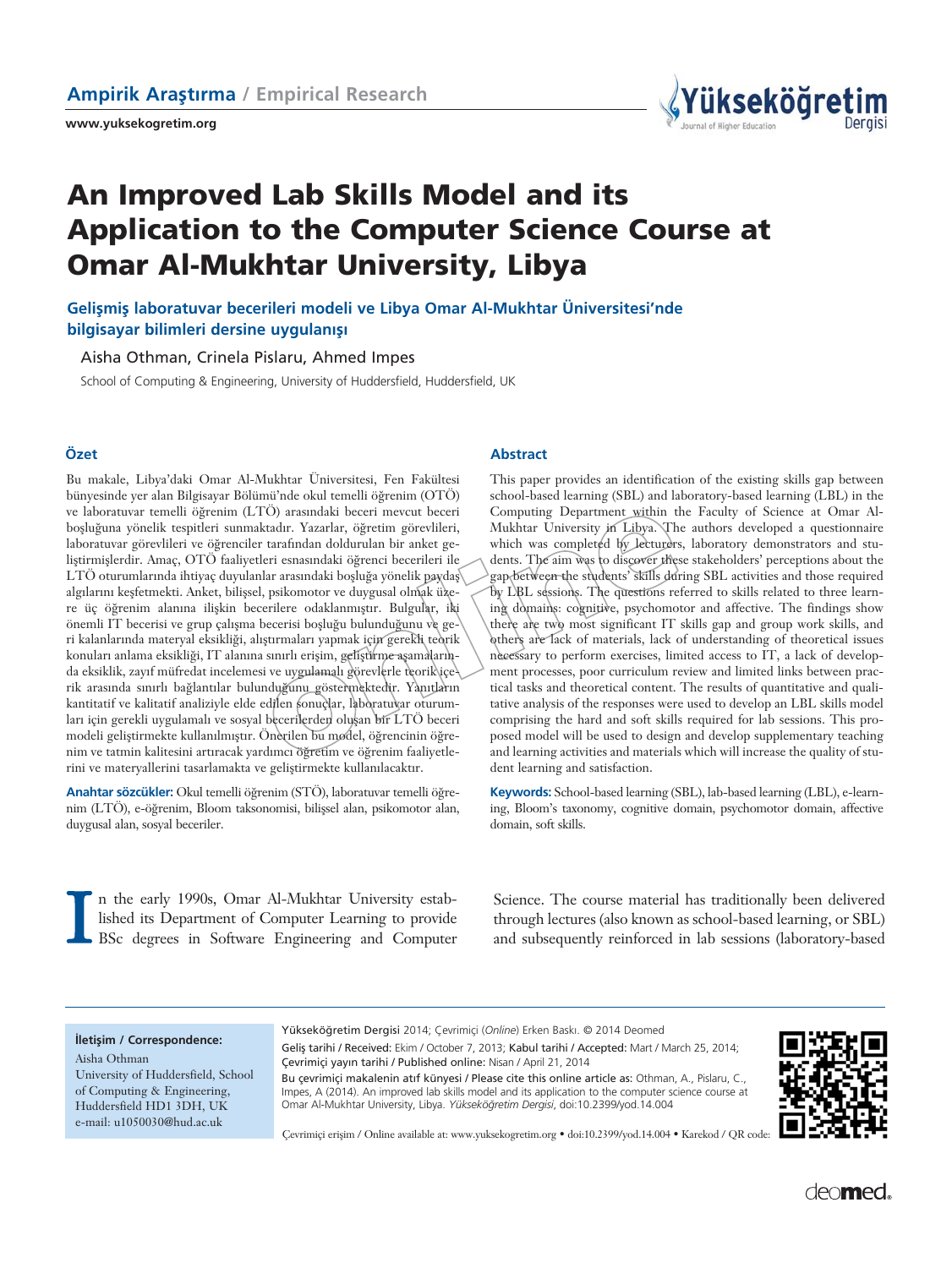

learning, or LBL). The SBL is based on a teacher-centred approach, in which experienced lecturers provide theoretical knowledge and information via traditional materials (e.g. a blackboard and chalk), and the students receive printed lecture notes and read textbooks. The students later attend lab sessions utilizing a student-centred approach, in which they receive hands-on training in the techniques presented in the lectures. Recently, however, the academic staff within the department has observed that students display a lack of practical experience and understanding of theoretical subjects that are essential to the success of lab sessions. Internal review reports also show a variety of issues concerning the learning process, including the use of traditional teaching methods, poor curriculum review (Omar Al-Mukhtar University, 2013).

Teaching strategies refer to the different ways in which material is presented to students by the teacher in order to achieve a goal, and these include the various means adopted by the teacher to adjust the levels and management of learning (Barrell, 1995). This is in addition to the general atmosphere experienced by students and arrangement of the physical characteristics that contribute to the process of communicating the desired concepts and ideas. In the case of this study, it is therefore important to consider learning strategies in building the online model (Chalmers and Fuller, 1999).

An interactive learning strategy depends on the method of interaction between student, lecturer and scientific material, and this concept can be applied through several means such as e-learning, etc. (Cyrs and Thomas, 1994). E-learning aims to create an environment rich in interactive applications, which include all electronic forms of teaching and learning that rely on computer applications, electronic and communication networks and multimedia for the transfer of skills and knowledge. It also includes applications across the web as well as audio and video tapes, and involves the creation of a virtual classroom where the content of online lessons is delivered and the student can access sources of education anywhere and at any time (Othman, Pislaru and Impes, 2013).

#### **Computer Course Structure**

SBL requires the teacher to explain course materials and to facilitate student interaction and discussions during face-toface sessions. Several presentation methods may be used in SBL (■Table 1).

However, this interaction is restricted to one place at one scheduled time, which may not be convenient for all students. Furthermore, a lack of tools in the laboratory or class session may not support an effective learning and teaching process. Teaching computing courses is a major challenge for the majority of lecturers at Omar Al-Mukhtar University. These

courses contain numerous abstract concepts that cannot easily be explained using traditional educational methods (Othman et al., 2013)

Guzdial and Soloway (2002) state that *"certain challenges arise when teaching computer science (CS) courses to students who are not physically co-located and have individual learning schedules. Learning to program is a difficult task for many students even in traditional class. The dropout and failure rate is as high as 30 percent in introductory programming courses at the university level".* However, we suggest that the integration of ICT into learning and teaching will change the curriculum design, students' learning, and communication between students and lecturers.

#### Qualification Offered

The Science Faculty offers a BSc degree in Computing and other degrees for different departments. The Computer Science course is a compulsory course offered throughout the eight semesters of study within the Department of Computing. Learners who register for the course come from all over Libya, as the Department of Computing is extremely popular with learners who need to study programming. The Computer Science course contains SBL comprising 24 hours of lectures; these are based on a lecturer-centred approach in which experienced lecturers offer information and theoretical knowledge via traditional tools (e.g., a chalk and blackboard), and the students receive textbooks and printed lecture notes. In addition, there are 12 hours of lab sessions, or LBL, which are based on a student-centred approach in which the students have to solve exercises with the aim of applying empirical concepts to computer programming. The main objective of the LBL is therefore to train students in the techniques, technologies and equipment used on the computing learning course. The number of hours available for lab sessions is currently limited, yet the students need more opportunities to study and solve exercises before they attend the practical lab sessions.

#### Science Faculty Lecturers

The lecturers teach computer programming language at postgraduate and undergraduate level to learners over the age of 19. The lectures are delivered by academic teachers based on traditional facilities, e.g. blackboard and chalk, and other basic

**■ Table 1.** Existing school-based learning presentation method dimensions

| School-based learning environment |
|-----------------------------------|
| Student to teacher (one way)      |
| Single classroom                  |
| Faculty's choice                  |
| Lecture and projector             |
|                                   |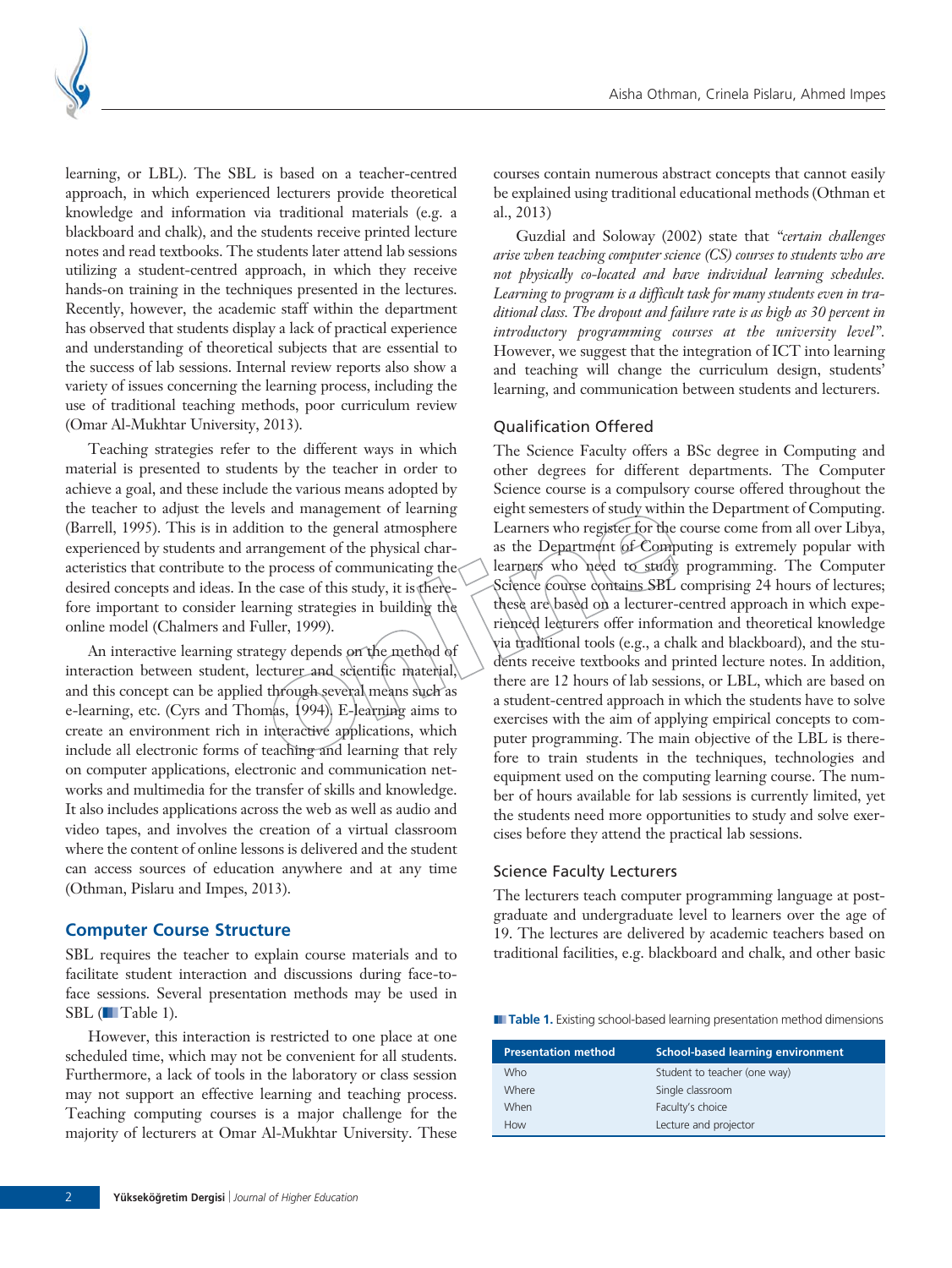electronic facilities within both LBL and SBL. The lecture material is comprised of hard copy sheets and students notes recorded from textbooks. The lecturers, who deliver practical and theoretical modules during SBL, are required to hold PhD or Masters degrees.

**Structure of the Computer Programming course:** The course is structured as follows.

- Module 1: Website design i.
- Module 2: C++ programming
- Module 3: Matlab ц.
- Module 4: Java  $\overline{\phantom{0}}$
- Module 5: Database

#### Science Faculty Demonstrators

The demonstrators who work in the lab help students to understand the theoretical subjects taught during SBL, and to prepare learners for the lab exercises. The demonstrators write programmes and solve the most difficult problems. They also observe learners during their LBL programmes.

#### Science Faculty Students

Students are enrolled into the Faculty of Science at the age of 19 on the basis of their learning capabilities and preferences; they must also have obtained a secondary school certificate. The degree which they can obtain from the faculty is  $\frac{1}{2}$ Bachelors degree, which for most courses requires four years of study.

#### Assessment Procedures

Students are permitted to sit the final exam for the course after they have passed a multiple choice in-class test (closed book) and completed all the exercises included in classroom tutorials and lab sessions. The lectures are delivered weekly, and students are expected to prepare and complete the programming exercises included in the LBL in their own time. The average pass rate for the exams is 50%, and the computing courses are quite demanding. It is therefore necessary to review the pedagogical and institutional context, in order to design and implement more effective learning strategies (Othman et al., 2013).

#### **Analysis of the Existing LBL Programme**

LBL is a great setting for the learning and teaching of science because it provides students with several options and opportunities for reflection, discussion and realistic problem solving. LBL is conducive to involving students in performing experiments, which promotes active learning, and the students can solve problems through hands-on experience (Carnduff and Reid, 2003). In addition, it deepens learning by encouraging learners to make effective decisions through critical thinking, and working in groups can further improve learners' cooperative skills. There are several ways in which the lab sessions may be enhanced by using strategies to integrate theory and practice.

Johnstone (1997) indicates that the lab is an environment for obtaining data in a manner that allows students 'brain space' to process information. Moreover, students can follow and interpret the results obtained during experiments. In 'recipe laboratories', the action is predetermined with staff, demonstrators and technicians each having a clear understanding of what the possible outcomes will be and a full expectation of what will happen. Consequently, inappropriate results can be clearly identified by the demonstrators and rectified before the learners embark on the lab work. The laboratory enables students, firstly, to develop experience and skills in conducting experiments, and to gain familiarity with the use of devices as well as the ability to define some of the materials used. Secondly, since laboratory experiments often rely on accuracy, students develop an awareness of the need to be accurate in the materials used, and the importance of precision in operating conditions. Finally, laboratory experiments encourage students to think, discover and research, which helps to familiarize them with the methodology and design of scientific research.

Henige (2011) identifies five categories of aims that may be achieved by usage of the lab in science classes:

- **Skills** investigative, organizational, manipulative, inquiry and communicative;
- **Concepts** for instance, taxonomic categories, hypotheses and theoretical models;
- **Cognitive abilities** application, analysis, critical thinking,  $\equiv$ problem solving and synthesis;
- $\mathbf{r}$ **Understanding of scientific learning** - including aspects such as scientists, scientific enterprise and how it works, and the interrelationship between technology and science;
- **Attitudes** such as risk-taking, objectivity, curiosity, interest, precision, responsibility, consensus, collaboration, confidence, perseverance, satisfaction and enjoyment of science.

#### The Computer Science Lab (LBL)

The computer science lab is an academic place within the university designed for students who have already learnt the principles of computer use and followed preparation courses in the field of computers, as they will previously have studied in the information technology teaching lab for basic computer education classes. In the computer science lab, the computer can be used as a means to design research programs, print reports and undertake activities. Students can use the lab during leisure hours to gain further computing skills; it can also be used for team training if a particular school chooses to hold workshops in the computer lab (Kopplin, 2010).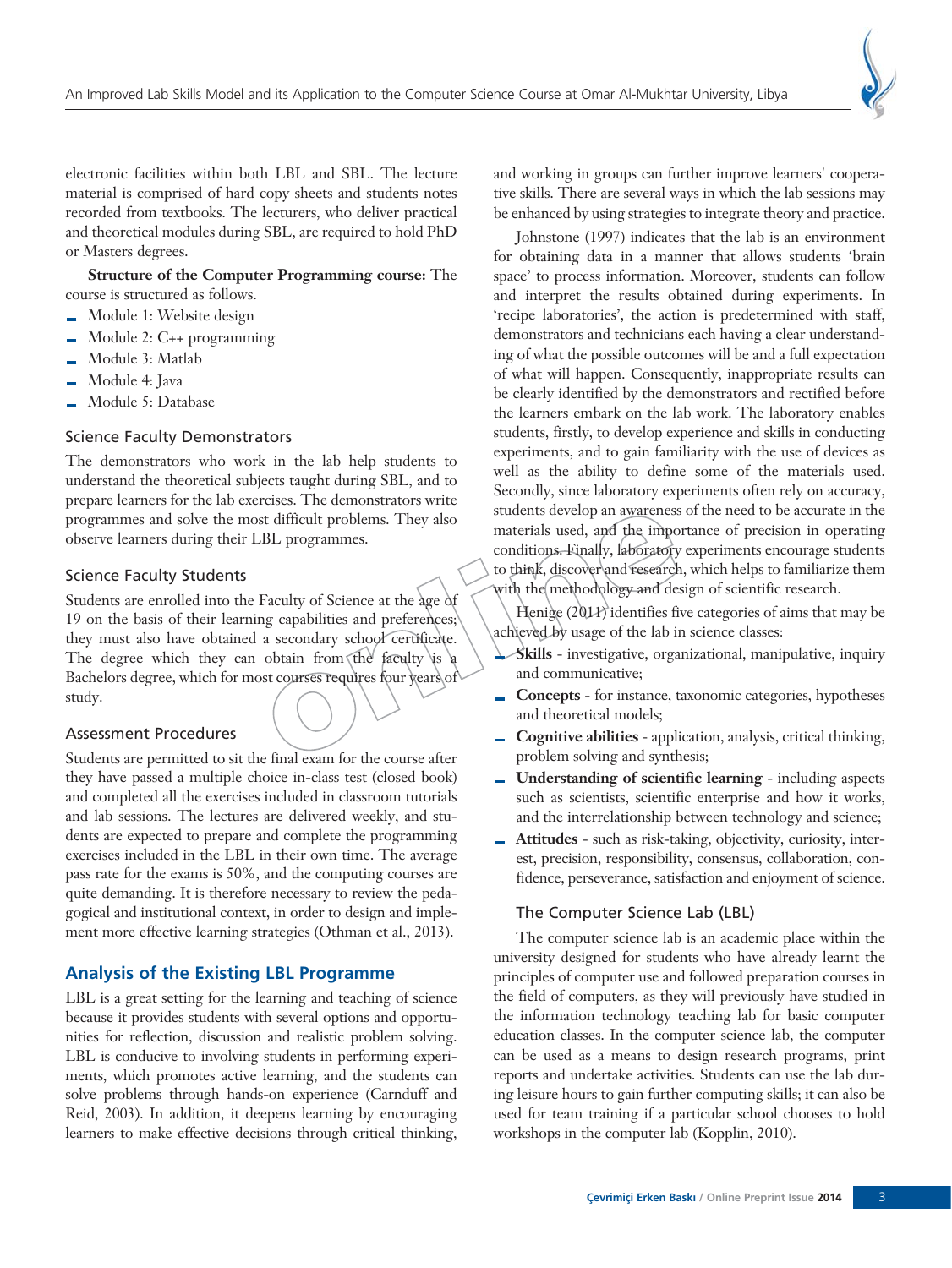

## **Identification of Skills Gap between SBL and LBL**

The computer lab is a designated, separate room within the university department, and is designed to accommodate approximately 35 computers. Learners gain an understanding of the majority of the software in the computer science laboratory. The main goal of lab sessions is to allow the students to gain practical experience by using a set of software programs, and to develop knowledge and skills by working in teams. Such skills include the implementation and testing of programmable hardware; programming language; the design and testing of software and supporting tools which can be used to conduct practical work; research; and exploration of various aspects of computing knowledge. The lab can also be used to do homework. The lectures aim to provide students with introductory knowledge of programming languages and computing, which will enable them to solve problems using search methods and by producing rules and algorithms. In LBL, students use computers to solve programming issues which are taught theoretically in SBL. Around 100 students enrol for the Computer Science course each year, but the pass rate is only 50%, and a large number of students behave like 'ghosts' (rarely attending lectures or lab sessions). There are several possible reasons for students' poor performance in the LBL sessions:

- Lack of understanding of theoretical issues necessary to perform exercises and analyse results;
- $\blacksquare$  Lack of experience of practical work;
- $\blacksquare$  Discouraged by rate of failure in the laboratory;
- Lack of materials;  $\overline{\phantom{a}}$
- Lack of availability of lecturers and demonstrators;
- Poor standard of traditional laboratory facilities and conventional nature of course.

Lack of practical experience is quite common in the case of undergraduate students, and there is no easy way to compensate for this. There is a limit to the number of laboratory hours available, and there are rarely extra spaces available for volunteers. Furthermore, the laboratory exercises are usually carried out by students individually. This leads to problems when students are required to design a large software program or system, where they should be able to work as a team, thus allowing them to gain experience quickly. Questionnaire responses revealed that 67% of the students preferred to work as a member of a team. The high rate of failure in the programming tests also discourages students from studying the course. The tests are necessary, but students who are not prepared, and do not know what results to expect, often waste time watching irrelevant signals, such as measuring noise instead of meaningful information. Therefore, it seems that both the subject matter of the programming tests and their level of difficulty should be reviewed.

#### **Existing Skills Models**

Hiermann and Höfferer (2003) indicate that *"Skills consist of a set of experiences and qualifications that are divided into hard skills and soft skills".* Kearns (2001) emphasises skills related to knowledge and attitude (such as interpersonal skills, thinking skills, work readiness skills and creativity skills), whereas the Excellence Gateway's (2013) model defines the skills required to work with confidence and success in university, job training and life in general. These six core skills are communication, application of number, information and communication technology, improving one's own learning and performance, working with others and problem solving.

### **Critical Thinking Skills**

The teaching of thinking is an important area in developing students' abilities. As the ultimate goal of education is to build students' capabilities in a manner suitable for twenty-first century requirements, the following assumptions can be made:

- $\blacksquare$  It is important to develop the student's ability to think and take care of himself;
- The task of providing education has the potential to increase the effectiveness of students' thinking;
- The mental process and skill of thinking requires an expert teacher;
- The development of student thinking requires a transition from negative to positive attitudes;
- The student is a unique and independent individual with  $\overline{a}$ distinct characteristics.

Lecturers present their own messages and interpretations of facts and figures, and the trends conveyed by the teacher to the student contribute significantly to the development of students' thinking, as well as to positive interactions between them. However, Northedge (2005) emphasises that successful students must take control of their own learning, and manage their work, time, study circumstances and morale by becoming successful self-managers. Therefore, teaching and learning activities should offer opportunities for both delivering information and for reflection. It is obvious that it is necessary to organise conferences, seminars and training workshops on topics related to thinking, innovation and creativity in Arab and developing countries, which are facing tremendous and rapid developments that require the integration of traditional educational methods with modern ones. Indeed, the transition from a traditional educational model to a progressive one involves a degree of difficulty, and depends on numerous factors related not only to people, but also to social, economic and cultural conditions.

#### **Research Design**

The questionnaire used in this study was designed to obtain the responses of students, laboratory demonstrators and lec-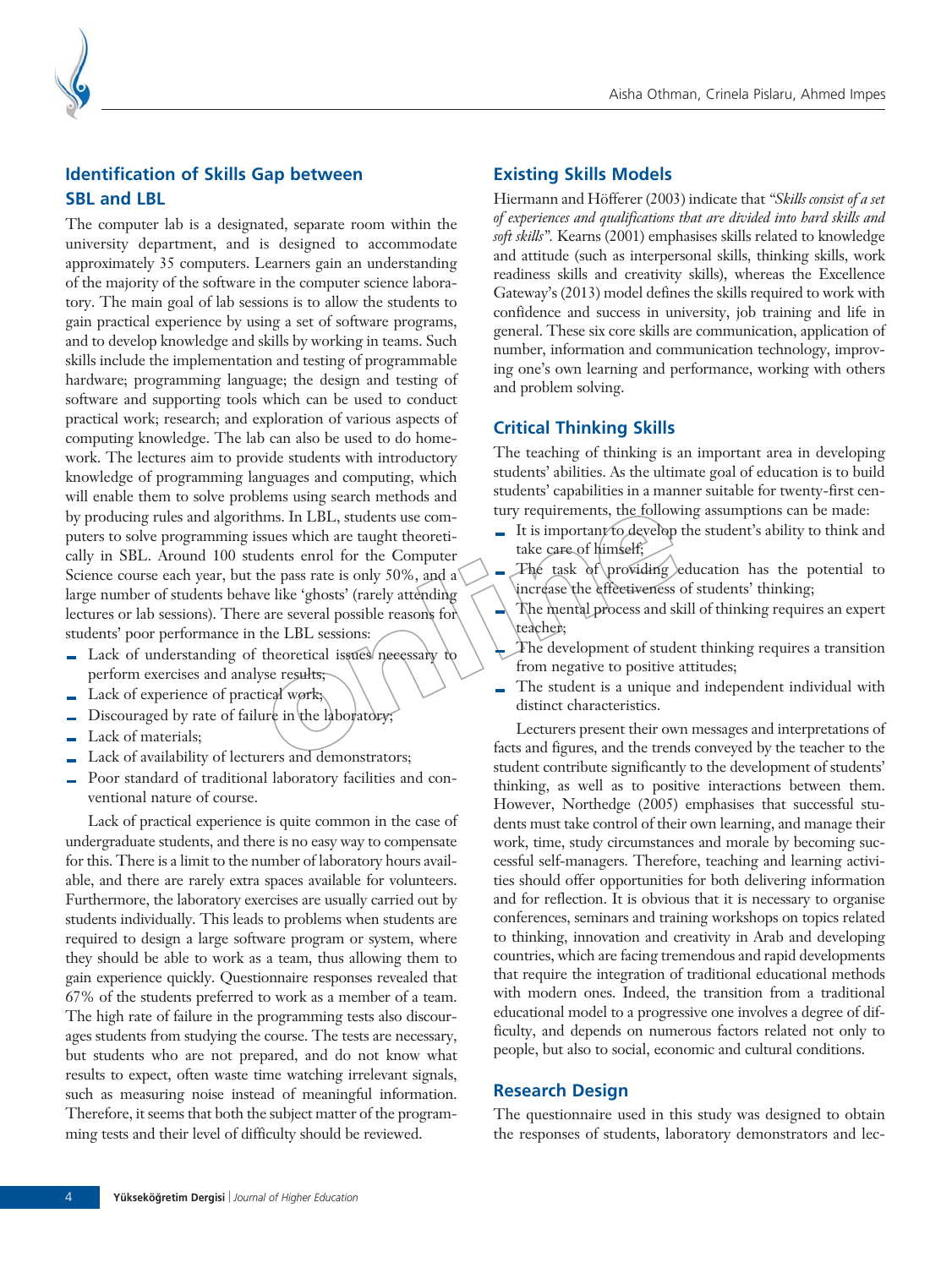

turers from the Computing department at Omar Al-Mukhtar University. The first part introduced the purpose of the survey, the importance of the respondents' participation and guaranteed confidentiality. The second part contained questions about the respondents' ages, years of experience, gender and job titles. The third part of the questionnaire contained questions using a 5-point Likert Scale related to the skills gap between SBL and LBL, based on Bloom's taxonomy and three domains: psychomotor, cognitive and affective.

#### The Pilot Study

50 stakeholders from the Computing department at Omar Al-Mukhtar University in Libya were asked to review the format, sequencing and content of the proposed questionnaire. This pilot study was used to clarify and revise the research questions, minimise mistakes and assist the authors in obtaining the data needed to achieve the goals of the project.

#### The Actual Questionnaire Process

Once the questionnaire was finalized, the data were analysed using MS Excel. For the purpose of this article, only responses to the final questionnaire are shown. The study shows the responses from three groups of stakeholders: lecturers, laboratory demonstrators and students. The researchers carried out the research in Libya, using a sample of Libyan stakeholders. The use of a questionnaire is supported by research conducted by Alexander (1999), who states that the use of one or more techniques is effective in evaluating the effect of blending learning methods on student outcomes, and also as a means of investigating the use of e-learning systems in real situations. The questionnaires were distributed to students both before and after the project, which was also conducted as part of the study.

A mixed method approach was selected as a means of gathering quantitative and qualitative date to suit the needs of the study. The questionnaire, providing both closed and openended questions, was combined with observation as a tool to collect data. Since the pilot phase showed some errors in items on the questionnaire, the overall structure of the questionnaire was revised. The actual research was conducted with 113 respondents. The responses from this sample may be seen as applicable to all students at Omar Al-Mukhtar University, owing to the similarities among Libyan students. The survey was distributed to the various stakeholders according to the details given below.

**Lecturers:** The 30 lecturers were asked to answer questions related to cognitive dimensions. The study focused on lecturers who deliver practical and theoretical modules within school based learning (SBL). This section of the study was conducted to evaluate the students' knowledge, and their verbal or visual intellectual capabilities.

**Laboratory demonstrators:** The 33 laboratory demonstrators presented their opinions on questions linked to the affective domain. They were mentoring students during their work placements in LBL sessions. This section of the study was conducted to evaluate the attitudes, feelings, values, beliefs and skills required for LBL sessions.

**Students:** 50 students answered the questions related to the psychomotor domain.

# **Laboratory Demonstrators' and Lecturers' Observations**

Impressions and views regarding students' performance in LBL and SBL were collected through the questionnaires and feedback from observations by the lecturers and laboratory demonstrators. It was observed that the students who did not have the relevant knowledge could not solve exercises related to the higher level of Bloom's taxonomy, such as the ability to apply, analyse, evaluate or create, thus preventing successful implementation of the laboratory exercises. However, some lecturers felt that basic skills such as writing skills, IT skills, reading, listening and operational skills were taught well during SBL (Omar Al-Mukhtar University, 2010). The laboratory demonstrators noted that some students worked efficiently in the lab and managed to complete tasks quickly, even though their level of preparation before coming to the lab session was not satisfactory. It was also noted that there was no means of communication between students and lecturers in terms of asking questions; the teaching activities included theoretical and practical focus on task-related skills and practical skills rather than on social networking and teamwork. The responses of the laboratory demonstrators further indicated that a strong work ethic is highly valued in LBL. They identified students with strong technical and academic skills, and preferred students with skills relevant to specific tasks, including cognitive competencies and lab learning.

The academic staff observed that the students displayed a lack of practical experience and understanding of theoretical subjects essential to the success of lab sessions. Internal review reports had already shown that there were issues about the learning process related to the traditional teaching methods, limited access to IT, lack of development processes or curriculum review, and limited links between practical tasks and theoretical content.

#### **Analysis of Questionnaire Responses**

**Gender** – Analysis of the data revealed that 62% of respondents were females studying and working in the Computing department, and 38% were males.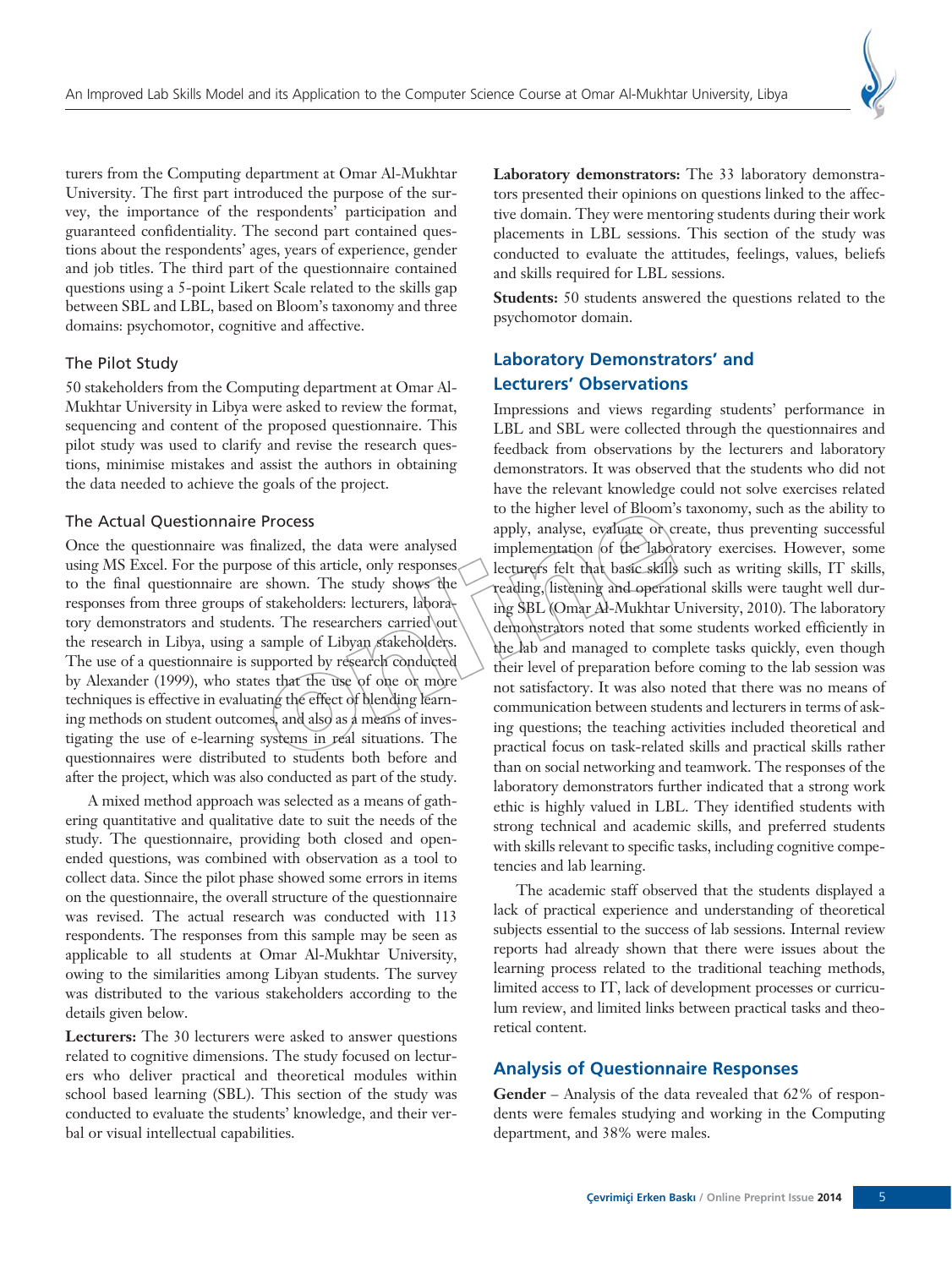

|                                         |  | <b>Cognitive Domain</b> |            |
|-----------------------------------------|--|-------------------------|------------|
|                                         |  | Learning Level 1        | Knowledge  |
| Phase 1                                 |  | Learning Level 2        | Understand |
|                                         |  | Learning Level 3        | Apply      |
|                                         |  | Learning Level 4        | Analyse    |
| Phase 2                                 |  | Learning Level 5        | Evaluate   |
|                                         |  | <b>Learning Level 6</b> | Create     |
| <b>Figure 2.</b> Bloom's taxonomy.<br>ш |  |                         |            |

**III** Figure 1. Knowledge-based activities.

**Age** – The study indicated that 53% were aged 20-30, 27% were aged 30-38, and only 20% were aged  $-38+$ . As expected, most respondents were aged between 20 and 38.

In response to the questions related to the cognitive domain, 30% of the respondents agreed that the learning activities covered students' ability to apply theoretical background to practical reality, and 37% agreed that the learning activities covered students' ability to analyse educational materials as illustrated in ❚❚❚ Figure 1. These abilities fall into the category of lower levels of learning, which are those involved in remembering, understanding and applying simple learning. These lower levels are usually suitable for preparing students for comprehension activities, diagnosing the strengths and weaknesses of students, and for reviewing and summarizing the learning content. Higher levels of learning are those that require the application of complex analysis and evaluation, and creative skills. Usually the higher level skills enable students to think more deeply and be independent problem solvers, motivating students to obtain information on their own.

The analysis illustrates that exercises within the theoretical (SBL) and practical courses were designed to focus on the higher rather than the lower learning levels within Bloom's classification (❚❚❚ Figure 2). The Bloom's classification has been used as a checklist for the analysis of educational materials for LBL and SBLat Computer Science Department, Omar Al-Mukhtar University. However, there are many reasons for the insufficient theoretical knowledge of students attending the laboratory. As illustrated in  $\blacksquare$  Figure 3, the students faced challenges in performing the exercises and found them difficult. The course is challenging, and requires a very good mathematical background, technical skills and methodical



**III** Figure 3. Student responses: difficulty level.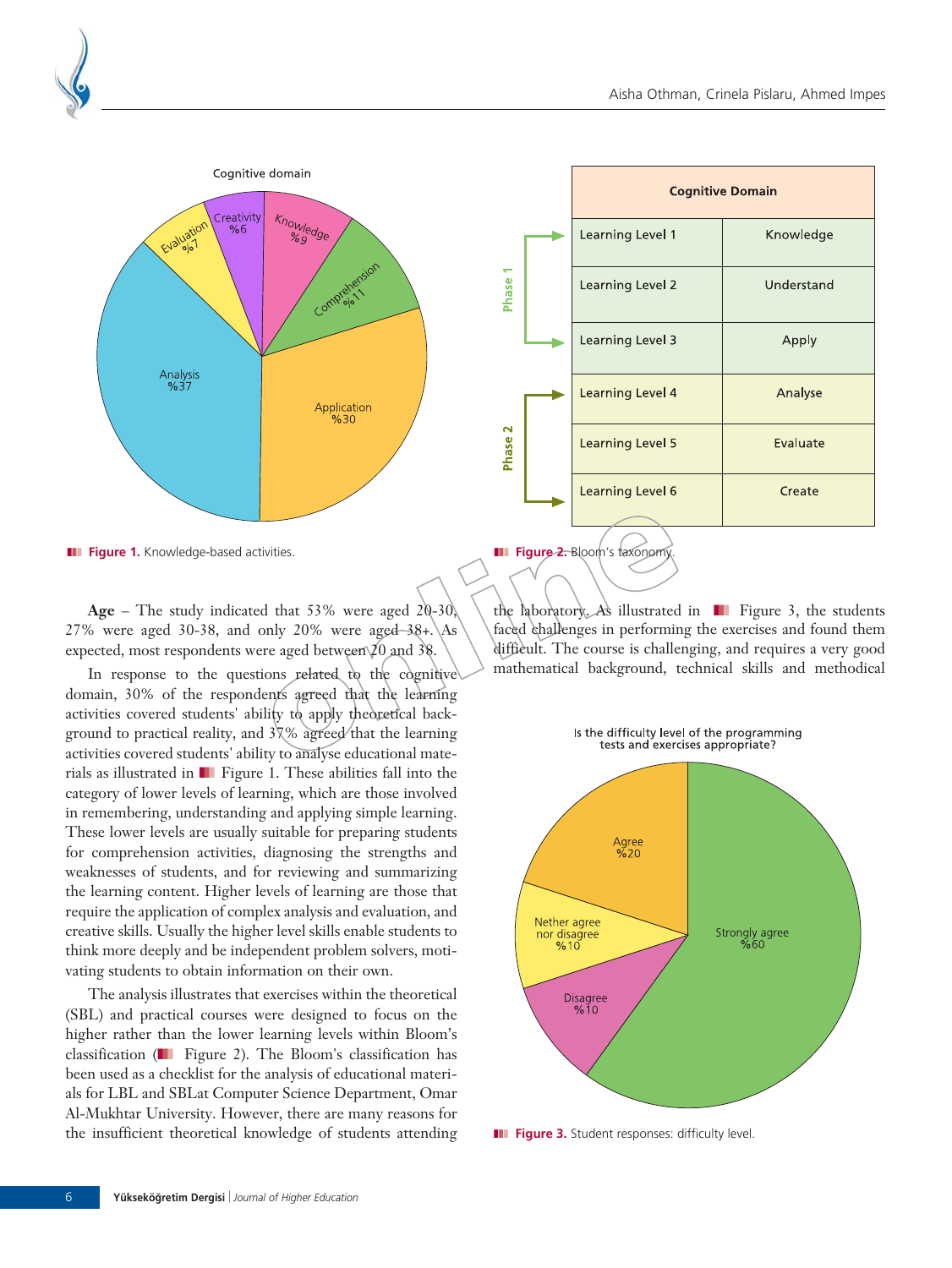

**III** Figure 4. Cognitive domain questions.

study. Unfortunately, many students lack a sound mathematical background from high school.

Another obvious factor is that many students either fail to attend lectures, or do not study enough on their own. Nevertheless, as already stated, some modifications to teaching methods may help to eliminate these barriers. It seems that they need dedicated pre-lab tasks and online material, which can help them to gain better knowledge at any time without being reliant on lecturers to verify whether they possess the required knowledge.

**■ Figure 4 illustrates the answers to the cognitive domain** questions. In their responses, the lecturers indicated that the students needed to improve their understanding of the concepts introduced during lectures, and to develop the necessary skills for performing practical tasks through both lab and classroom sessions. In addition, they agreed that the level of IT skills of the students was very low. However, the lecturers believed that the learners were fully aware of the university rules and regulations, as well as health and safety standards.

**■ Figure 5 shows the distribution of responses from the** lab assistants, which focused on the need to improve students'



**III** Figure 5. Affective domain questions.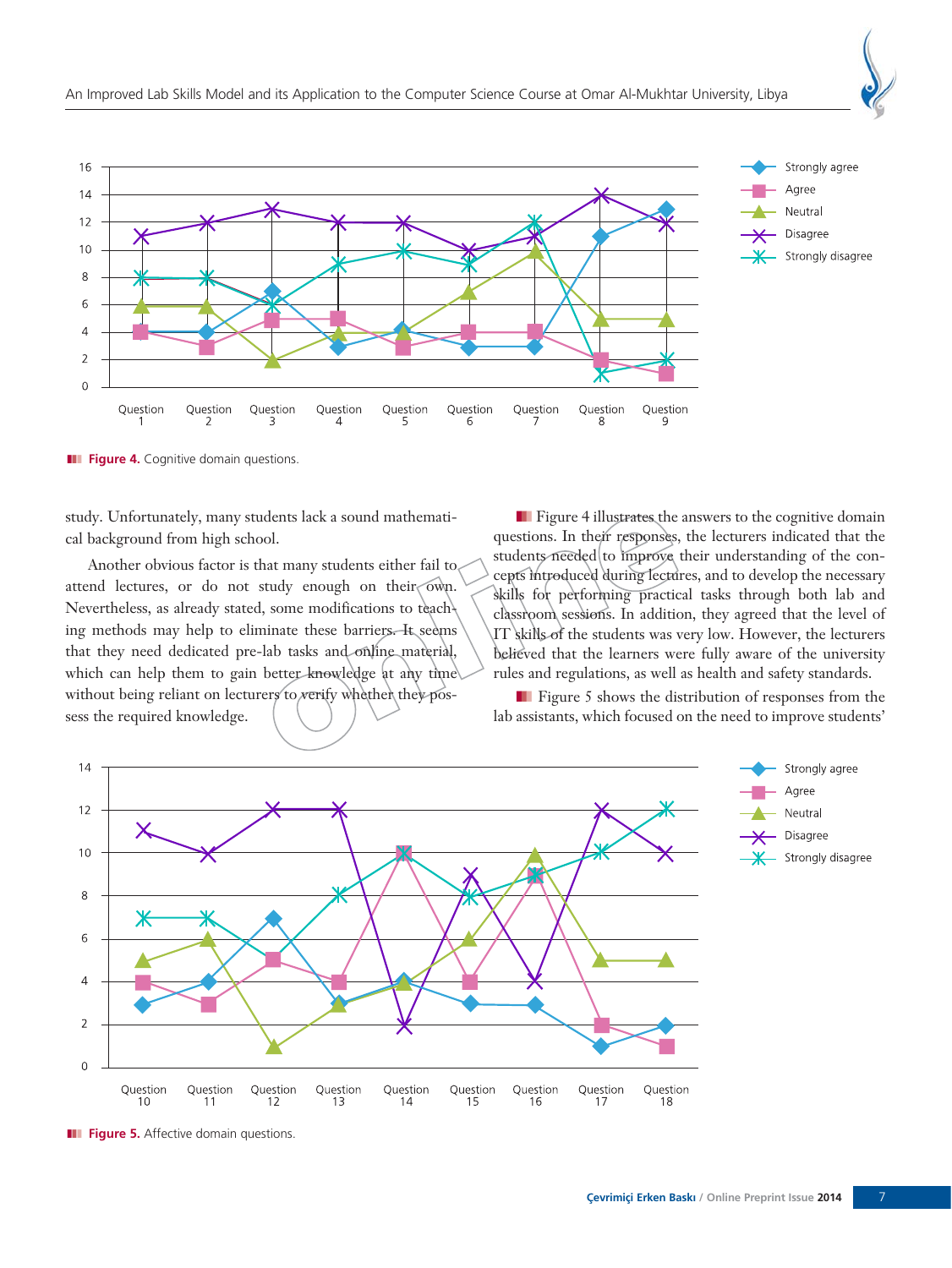

ability to work effectively as a group, to share ideas and participate actively in discussion during practical tasks, as well as the need to have a positive attitude to change. However, the respondents agreed that students were able to understand the behaviour of others in both SBL and LBL, including that of lecturers, and reported that they could interact with others in a positive manner.

**■ Figure 6 shows the responses from students related to** the psychomotor domain. The results indicate that students need improvement in terms of thinking skills and communication skills during practical tasks in LBL; the students also need improvement in the standard of their practical skills during SBL in order to perform well during lab sessions and meet the university's expectations.

#### **The Proposed LBL Skills Model**

Based on the qualitative and quantitative analysis of answers, an LBL skills model has been generated. It contains soft skills and hard skills ( $\Box$  Figure 7). The respondents from the Computing Department at Omar Al-Mukhtar University agreed that, in order to be successful, students must develop a combination of behaviours, attitudes and skills. The proposed model is based on the questionnaire results and also on other skills models (Hiermann and Höfferer, 2003; Excellence Gateway, 2013; Kearns, 2001). This model is designed to improve the soft and hard skills needed for relevant qualifications and subsequently in the workplace; it aims to strengthen the students' skills by motivating them to study, apply practical skills and discover their own creativity. According to the definition by Hiermann and Höfferer (2003), sets of skills should relate to qualifications and/or experience. This study focuses on the strengthening of skills required for qualifications, and those necessary for undergraduate study. The first half of the skills addressed are based on a particular university degree, and this model aims to address their needs by developing the students' skills in the right direction.

#### **Soft Skills**

These skills are the core competencies essential for high-level task performance. Soft skills are a set of personality traits, including social graces, ability to communicate, language, personal habits, friendliness and optimism, that characterize relationships with others. They are interpersonal skills that complement the fixed intelligence of the person, and techniques required in work and many other activities (Iyer and Rukmini, 2005).

Improving soft skills can assist computer science students in the development of their ICT skills, reading, listening and overall communication skills, for example by enabling them to become involved in a dialogue, provide feedback, work as a group and understand how to solve problems.

#### Soft Skills Required for Dealing with Others

Examples of these soft skills include the ability to participate in teamwork and teach others, provide services, lead a team, negotiate and unify the ranks of a team in the light of cultural differences. They also include the ability to motivate, deci-



**III** Figure 6. Psychomotor domain questions.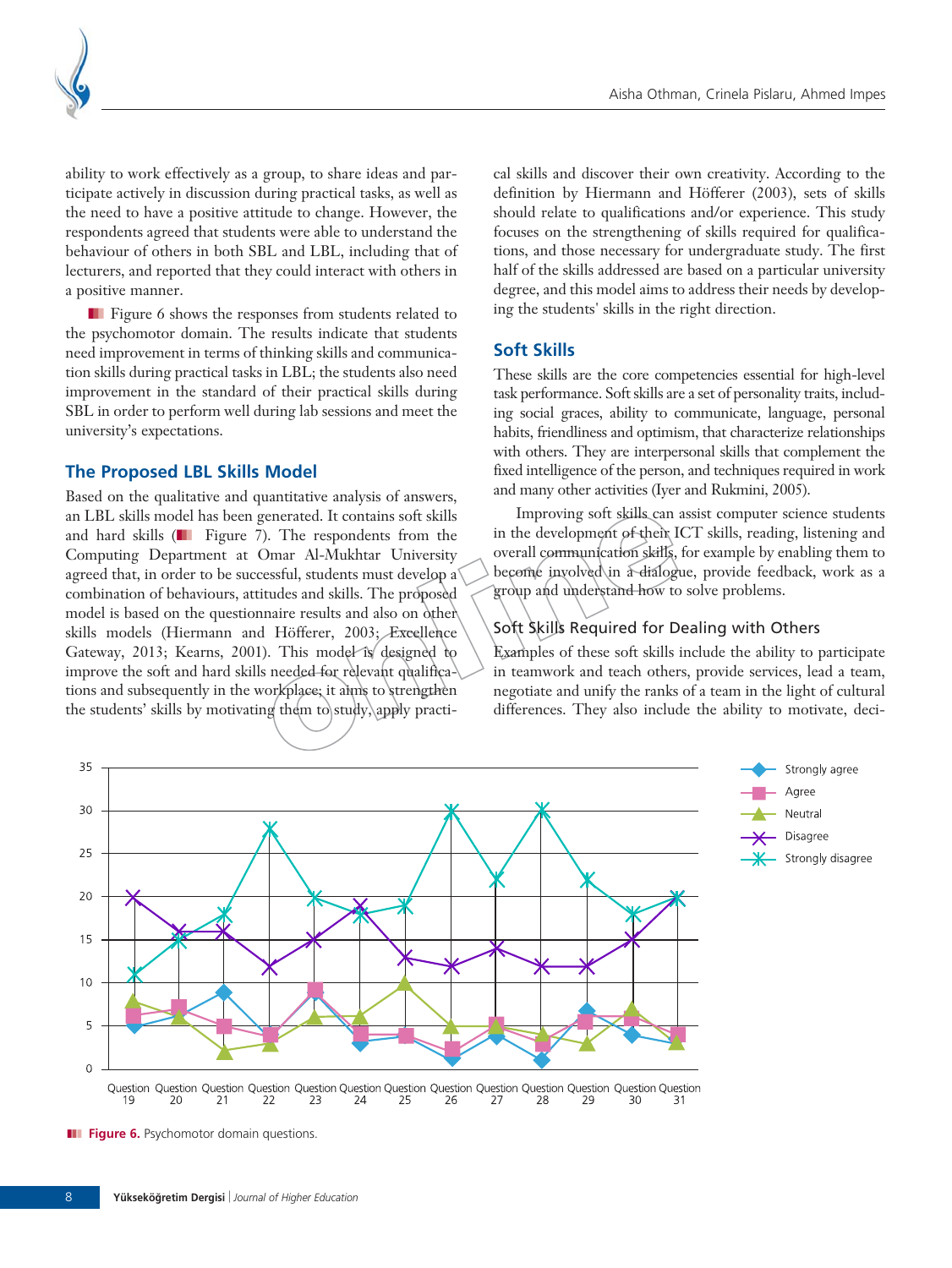sion-making skills and problem-solving skills in dealing with others. People with such skills are able to maintain conversation through both small talk and meaningful debate, to neutralize arguments with insight, give polite instructions and talk intelligently about any topic (Iyer and Rukmini, 2005)

Soft skills can also be applied to the following **functional and technical abilities:**

- Analysing the requirements to produce a design
- Using mathematical methods and scientific rules to solve  $\blacksquare$ problems
- Identifying the reasons for operating faults and determin- $\overline{\phantom{a}}$ ing what to do about it
- Writing computer programs for different aims
- Talking with others to convey information effectively
- Understanding written paragraphs and sentences which relate to their documentation
- Using reasoning and logic to classify the strengths and weaknesses of conclusions and find alternative solutions to problems

#### Social Networking

Social networking between programmers is very important on several fronts, because it allows students to communicate with programmers who have experience of advising students about



**III** Figure 7. The LBL skills model.

9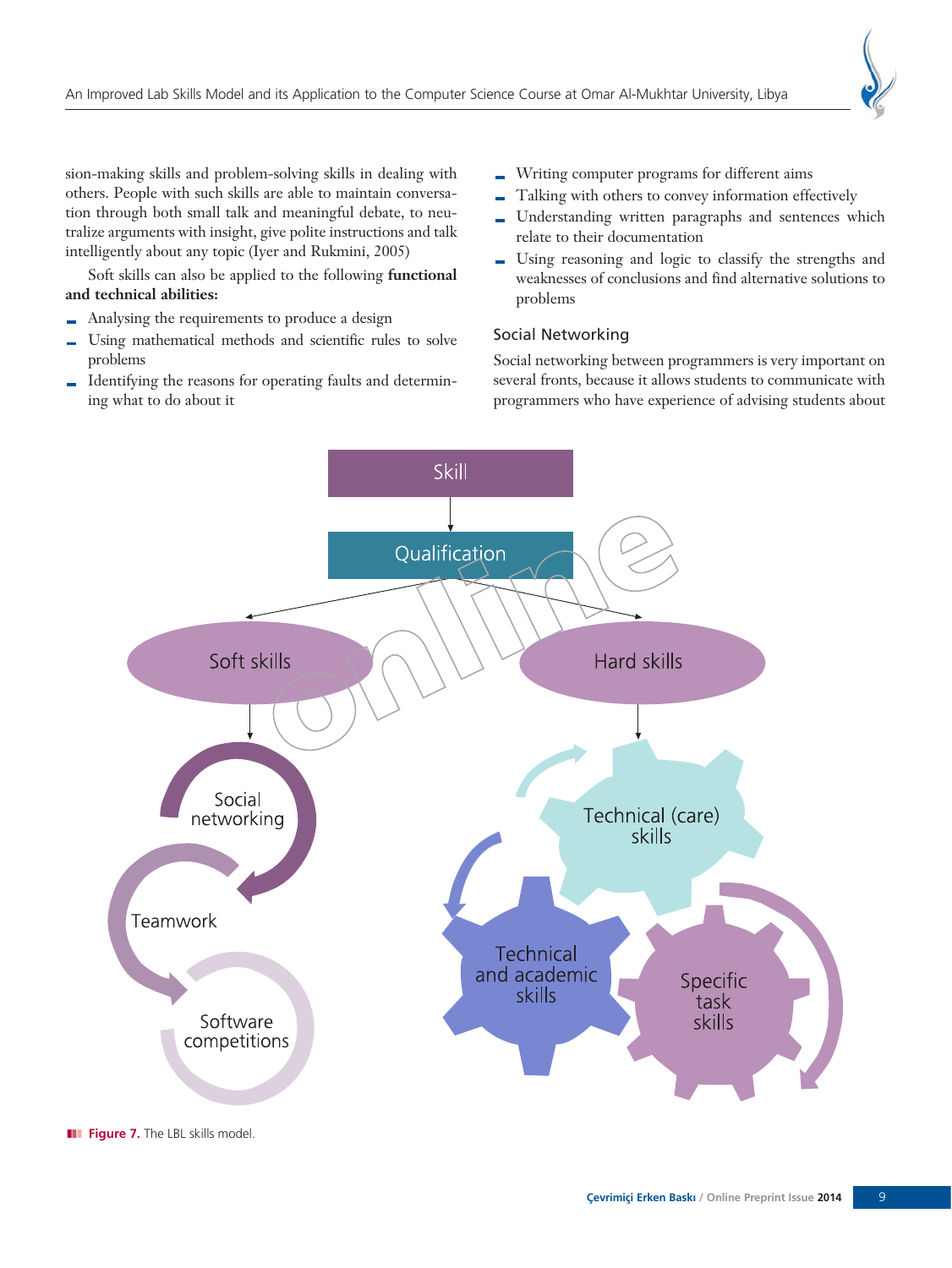

how to use new technologies. This networking can take several forms, be it through personal contact, or communication via chat rooms or other programs which enable communication; thus, it is important for programmers to maintain their pages on social networking sites or personal blogs. The advantage of access through the university is that students will be alongside people who have the same desires and inclinations regarding programming. It is therefore important to configure the network so that individuals can build relationships with colleagues, and select others who have a promising future and keep in touch with them.

#### Teamwork and Problem Solving

Students must work on their software projects with other programmers, and should seek either to take the lead, in the best scenario, or at least to gain experience.

Problem solving skills will be enhanced as the result of detailed procedures followed by the teacher in teaching, educating and training students in the skills of scientific and logical thinking by introducing issues from an unfamiliar perspective in order to challenge ideas. This is a cultural change, and requires the student to reflect, think about and discuss issues to find an appropriate solution under the supervision of  $\alpha$ teacher by a specific time during class. The role of the teacher is to develop the use of problem-solving strategies by:

- $\blacksquare$  Identifying the knowledge and skills that students need to conduct research, such as survey and reconnaissance
- Determining preliminary results or concepts to be acquired by students as a result of their research and surveys
- Teaching students models of ways to research and solve problems which will benefit them in the future
- Helping students identify references required to perform research
- Providing models for research skills, such as persistence, and guidance in the process of conducting research
- Monitoring student progress and intervening to support them whenever necessary

#### Software Competitions

Students' participation in programming competitions via the internet helps them to cope with more complicated software solutions whilst, of course, creating a competitive atmosphere between themselves and members of other universities.

#### **Hard Skills**

#### Technical (Core) Skills

The computer science students transfer their knowledge into practice using mathematical and programming language skills. Students must know about the process, safety standards, computer applications and use of the device, etc. These skills are usually easy to monitor, measure and identify through SBL. Students must show a high level of competence in specific technical skills within the LBL programme in order to increase their chances of getting a job in the future.

#### Technical and Academic Skills

The students establish core competencies through theoretical modules, and these are converted into practical competencies through the practical modules in LBL.

#### Specific Task-Related Skills

These are, in fact, entirely linked to the skills previously used in SBL, and the students need to feel that these skills can be characterized and mastered. Proficiency in such skills can be analyzed by giving the student a specific task related to a skill mastered during lab sessions. These skills focus on the computer science students' ability to be creative and add value to a task by proposing new practical methods for future development. They can also be used to determine areas of specialization, as it is better for students to be specific in their choices. Selection for such specialization is by inclination, because the students must decide what kind of discipline they want to study. Programmers usually classify their work within one of the categories shown in ■ Figure 8, which provides a simplified picture of specific task-related skills.

#### **Conclusions**

This paper aimed to provide an identification of the existing skills gap between school-based learning (SBL) and laboratorybased learning (LBL) in the Computing Department within the Faculty of Science at Omar Al-Mukhtar University in Libya. The answers to questionnaires showed the perceptions of lecturers, laboratory demonstrators and students about skills developed during SBL activities and those required by LBL sessions. The questions referred to skills related to three learning domains: cognitive, psychomotor and affective. The results of quantitative and qualitative analysis of the responses were used to develop an LBL skills model containing the hard and soft skills required for lab sessions.

Nowadays, the availability of new technological opportunities to change the shape of university learning is unprecedented. In terms of the 'form' which the delivery of this new education will take, however, the effectiveness of all alternatives has not yet been fully determined. There is a wide range of learning opportunities, including those based on location and those available on the internet, and these should be designed to be interchangeable, with similar techniques being used to achieve similar goals.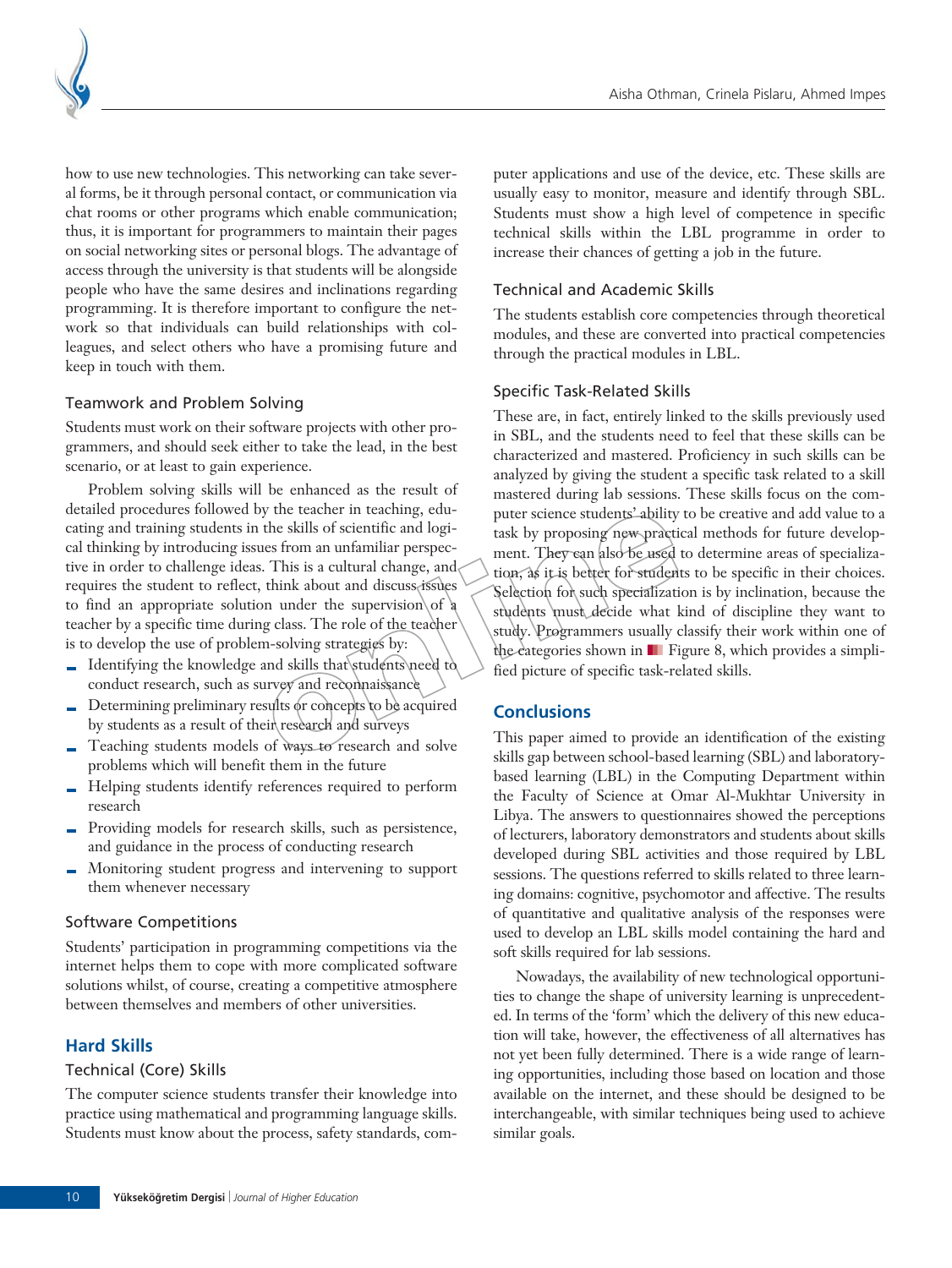



**III** Figure 8. Specific task-related skills.

There is a need for further work to assess exactly what may be taught online, and how the virtual environment will differ from more traditional techniques of delivery. This study argues that the online model can assist students to better understand complex and difficult concepts within various computer courses. LBL course training will allow the incorporation of sound, moving pictures and animation into lessons, which will extend instructors' capabilities to deliver materials that increase learners' interaction with the subject matter. Through these media, students can watch practice in action, see micro-views of larger structures and navigate interactive materials, simulations and images. E-tutorials will fulfil the role of computer programming lecturers in a virtual state. These will offer step-by-step directed tours of the entire e-learning package. Multimedia can transfer information effectively and quickly to all students, and can keep students interested in SBL. The authors of this article intend to blend video, audio, text, simulations, images and multimedia into a single online Moodle application available to students at school or home. The e-learning package will help learners to improve their research and technical skills in a manner which cannot be accomplished by reading a textbook in the SBL or LBL workplace. Links will be available on the Moodle application, which will help students use online resources by offering news archives, databases for online libraries and a